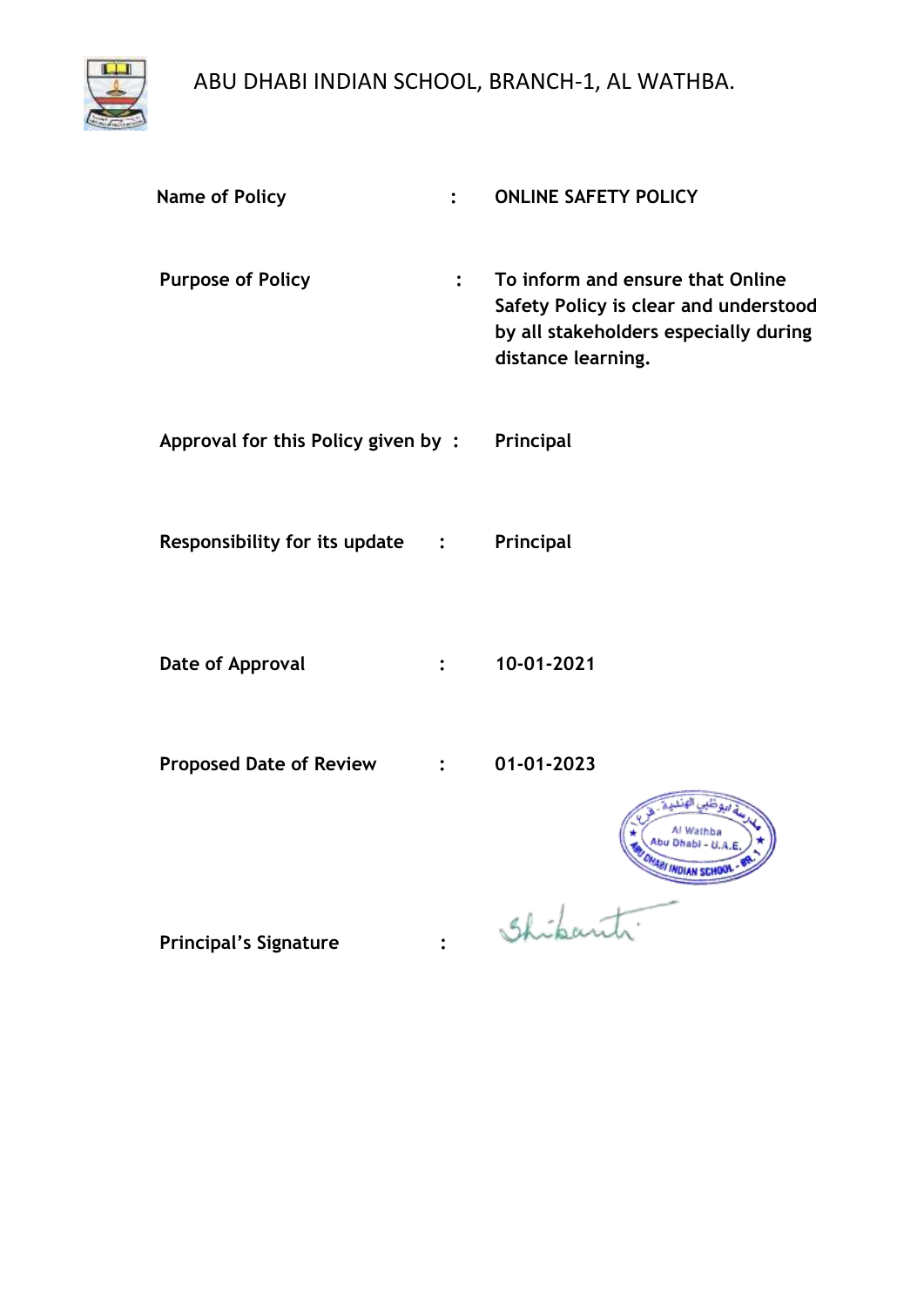

### **ONLINE SAFETY**

#### **AIM**

We at ADIS, Al Wathba are firmly committed to providing high quality education to our students at all levels. With the increased use of the Internet for education, the safety of the children using the Online applications is a priority with the school. The school recognizes three main stakeholders in the process of distance education. These are the Students, Staff (teachers) and Parents.

# **POLICY**

ADIS Al Wathba promotes safe and good internet practice amongst its staff and students. While the safety of all the concerned stakeholders is of prime importance to the school, the below are the responsibilities of each of the stakeholders.

#### Students:

- The school has various platforms through which instruction is imparted. Students are required to use these platforms exclusively for the purposes of their study. These are Zoom Meetings, Microsoft Teams, Class Dojo and Google Classroom. (These are subject to change based on the utility of the platform).
- Students are required to use IDs provided by the school for logging into these platforms.
- Incase IDs have not been provided, students will log into platforms using their correct names, so that the teacher can identify them as a member of her class.
- On whichever platforms video facility is available, students will keep their videos on so as to be clearly visible in the classroom.
- Students will not share their Class IDs and passwords with anyone.
- Students will maintain decorum during the Online Class. They should abstain from using unparliamentary language, playing music, videos or creating any noise. Students found to be disrupting class will be disciplined as per the Behaviour Management Policy of the school.
- If there is any content, application, software, language that makes the student uncomfortable, they will be reported immediately through channels set up by the school.
- Students will ensure that they are well dressed and groomed for Online classes.
- Students will not make comments on Social Media or any other public platforms about the individual teachers.
- Students are not allowed to record, or photograph any online lessons, interactions or activities.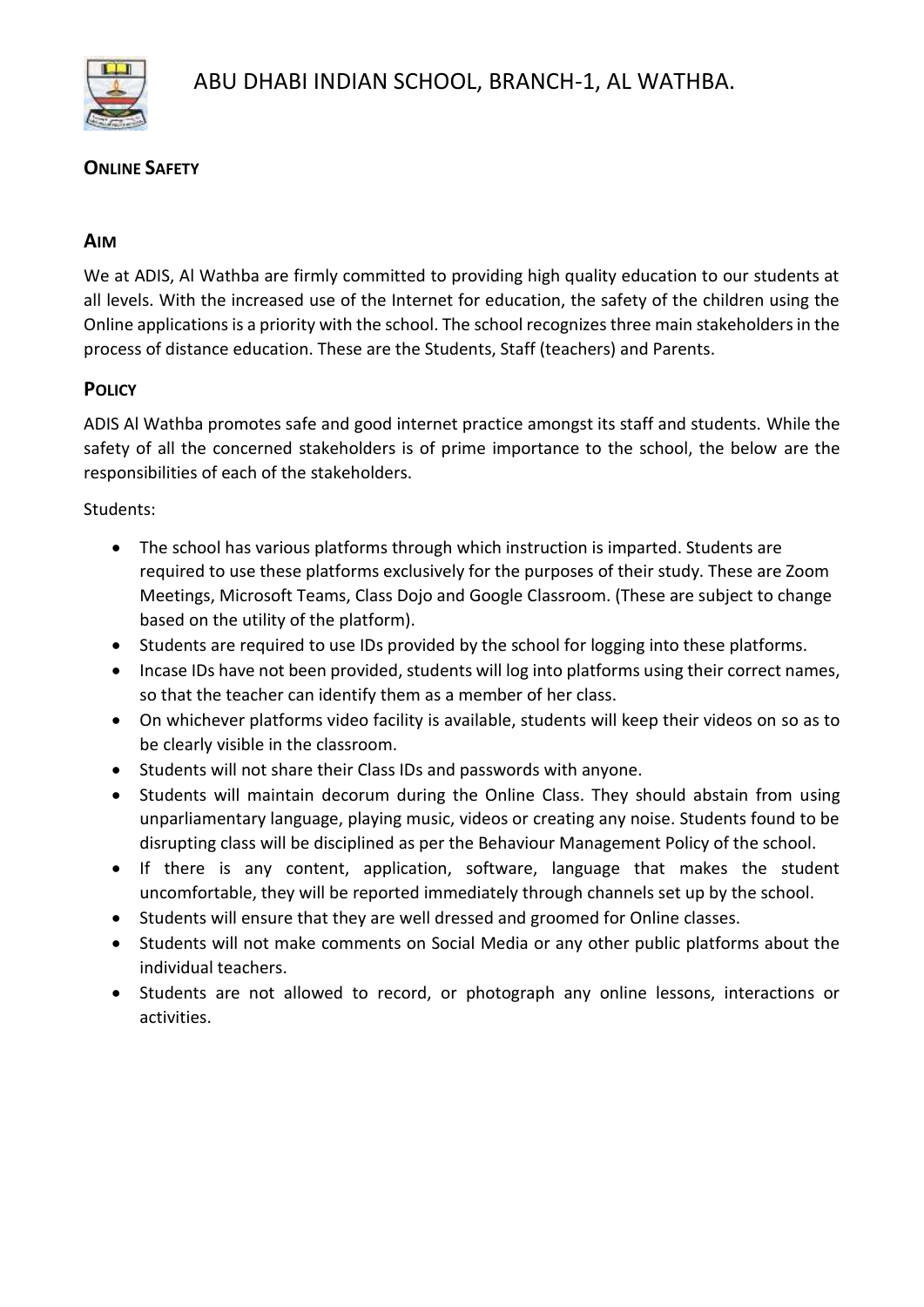

### Staff:

- Staff will use authorized school platforms only for the purpose of Distance Education. These include Zoom Meetings, Microsoft Teams, Class Dojo and Google Classroom. (These are subject to change based on the utility of the platform).
- Only authorized IDs and passwords issued or approved by the school will be used.
- Staff will not share IDs and passwords issued by the school.
- Class will be conducted in a respectful and courteous manner, ensuring that no foul language is used.
- Teachers will check any resources being used in the classroom to ensure that it does not contain any objectionable, offensive or obscene content.
- All the Security measures available on the platform will be used judicially, to ensure that class can be conducted in a smooth and disciplined manner.
- Any untoward incidents and discipline issues experienced during online class will be brought to the notice of the management.
- Teachers will communicate with parents through designated channels set by the school only.
- Teachers are expected to ensure that a parent or carer is present at all times if they are having a One on one conversation / class / session with the students.
- Teachers will bring to the notice of the management of the school any parents who are uncooperative, unavailable or disrupting the proceedings of the class.
- Teachers will ensure that they are professionally dressed and well-groomed for their Online Classes.

# Parents:

- It is recommended that parents find out what their wards are doing online when they are not in the Class.
- Use Parental Controls on the sites that are regularly used.
- It is recommended that parents use Children Safe search engines or remain present at the time that their children are conducting a search on the internet.
- Limit your child's time online after Class.
- Parents will not disrupt class by discussing any school related issues during class hours. They are requested to go thru the channels set up by the school to request a meeting with the teacher for the same.
- Parents are requested to provide a peaceful and nondisruptive environment for their children during school hours. They are also requested to ensure that their wards / children attend class as per the timetable in a disciplined way.
- It is recommended that incase one-to-one classes are being taken for the student; the parents be present for the same.
- Parents are requested to monitor their child / ward's classes.
- Parents will ensure that their children are well dressed and well-groomed for the classes.
- Parents will not record or photograph any of the Online interactions, lessons or activities.
- Parents will report any untoward, inappropriate or disruptive incident experienced during online classes to the school.